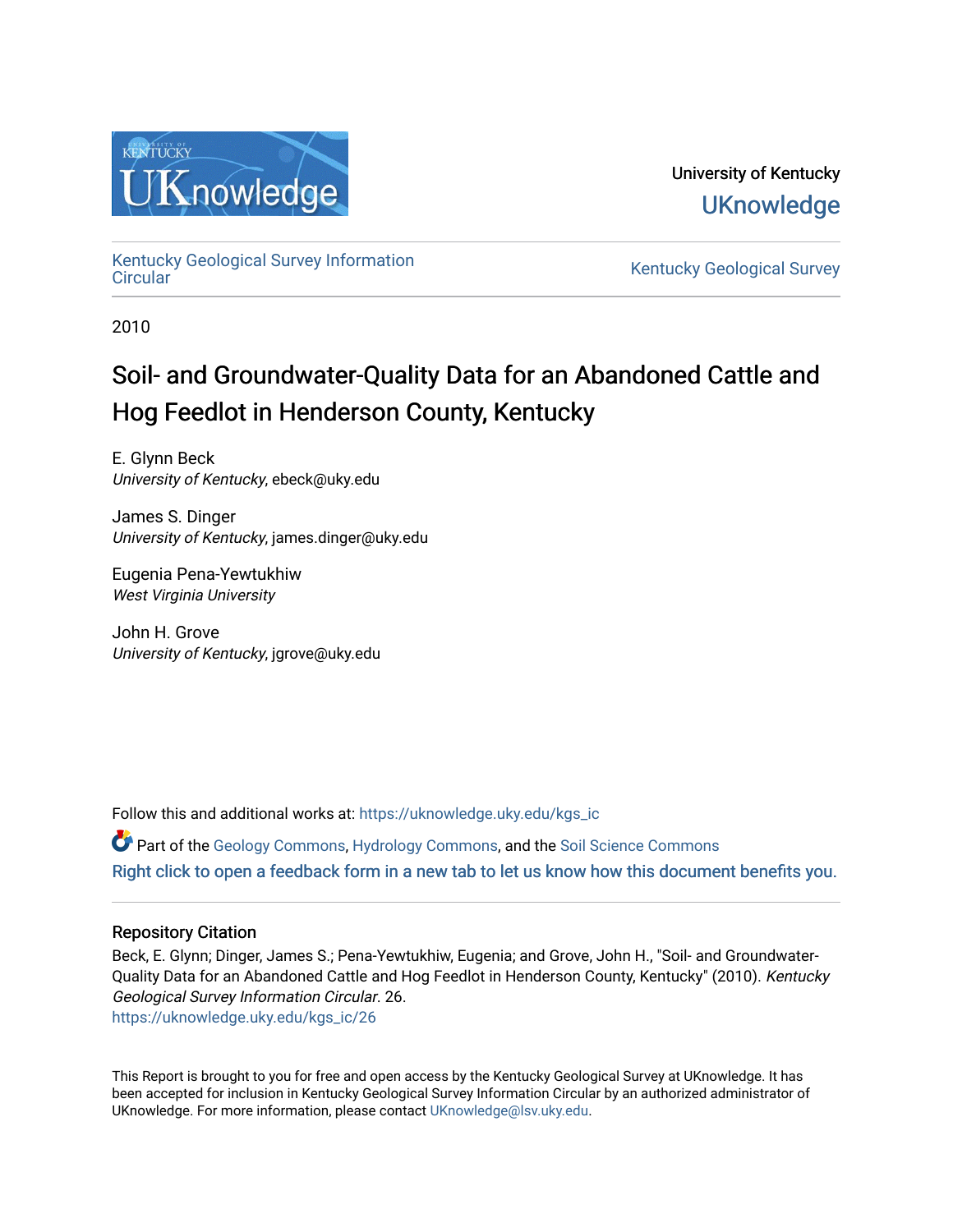**Kentucky Geological Survey**

James C. Cobb, State Geologist and Director University of Kentucky, Lexington

# Soil- and Groundwater-Quality Data for an Abandoned Cattle and Hog Feedlot in Henderson County, Kentucky

E. Glynn Beck and James S. Dinger Kentucky Geological Survey

> Eugenia Pena-Yewtukhiw West Virginia University Division of Plant and Soil Sciences

## John H. Grove University of Kentucky Department of Plant and Soil Sciences

Information Circular 20 https://doi.org/10.13023/kgs.ic20.12 Series XII, 2010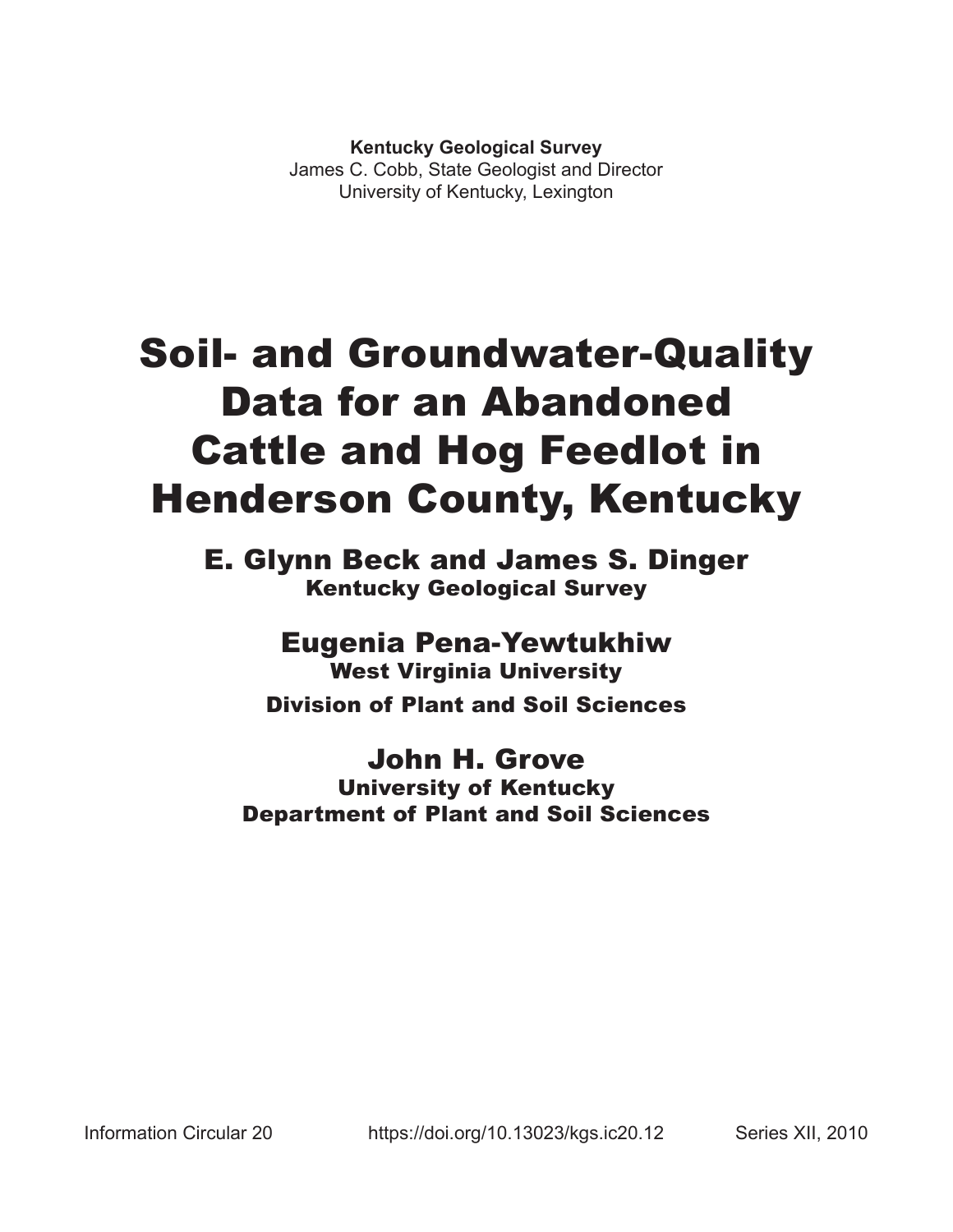## Our Mission

Our mission is to increase knowledge and understanding of the mineral, energy, and water resources, geologic hazards, and geology of Kentucky for the benefit of the Commonwealth and Nation.

## Earth Resources—Our Common Wealth

## www.uky.edu/kgs

### Technical Level

**General Intermediate Technical**

© 2010 University of Kentucky For further information contact: Technology Transfer Officer Kentucky Geological Survey 228 Mining and Mineral Resources Building University of Kentucky Lexington, KY 40506-0107

ISSN 0075-5583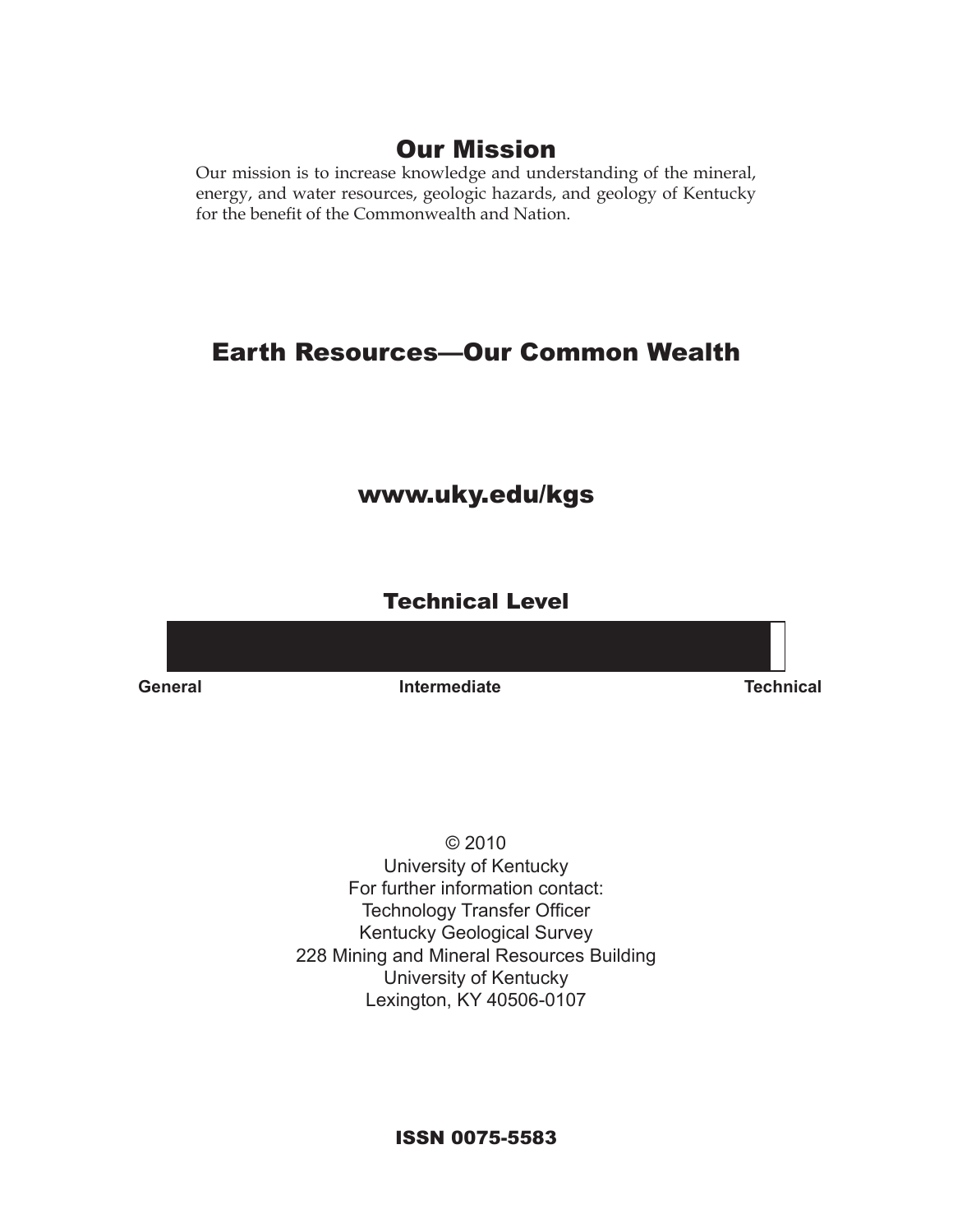| <b>Contents</b> |  |  |  |  |
|-----------------|--|--|--|--|
|                 |  |  |  |  |
|                 |  |  |  |  |
|                 |  |  |  |  |
|                 |  |  |  |  |
|                 |  |  |  |  |
|                 |  |  |  |  |
|                 |  |  |  |  |
|                 |  |  |  |  |
|                 |  |  |  |  |

## Figures

| Map showing location of the Dixon farm abandoned feedlot in Henderson County     |  |
|----------------------------------------------------------------------------------|--|
| Soil core and livestock well (LW1) locations at the Dixon farm abandoned feedlot |  |
|                                                                                  |  |

## Tables

| 2. Identification and construction data for the Dixon farm livestock well (LW1)4 |  |
|----------------------------------------------------------------------------------|--|
|                                                                                  |  |
|                                                                                  |  |

# Appendices

| Chemical data for soil cores collected from the Dixon farm abandoned<br>$A_{\cdot}$ |                                                                            |  |  |  |
|-------------------------------------------------------------------------------------|----------------------------------------------------------------------------|--|--|--|
|                                                                                     |                                                                            |  |  |  |
| $B_{\cdot}$                                                                         | Coordinate and elevation data for soil cores collected from the Dixon farm |  |  |  |
|                                                                                     |                                                                            |  |  |  |
| $C_{\cdot}$                                                                         | Groundwater-quality data for the Dixon farm livestock                      |  |  |  |
|                                                                                     |                                                                            |  |  |  |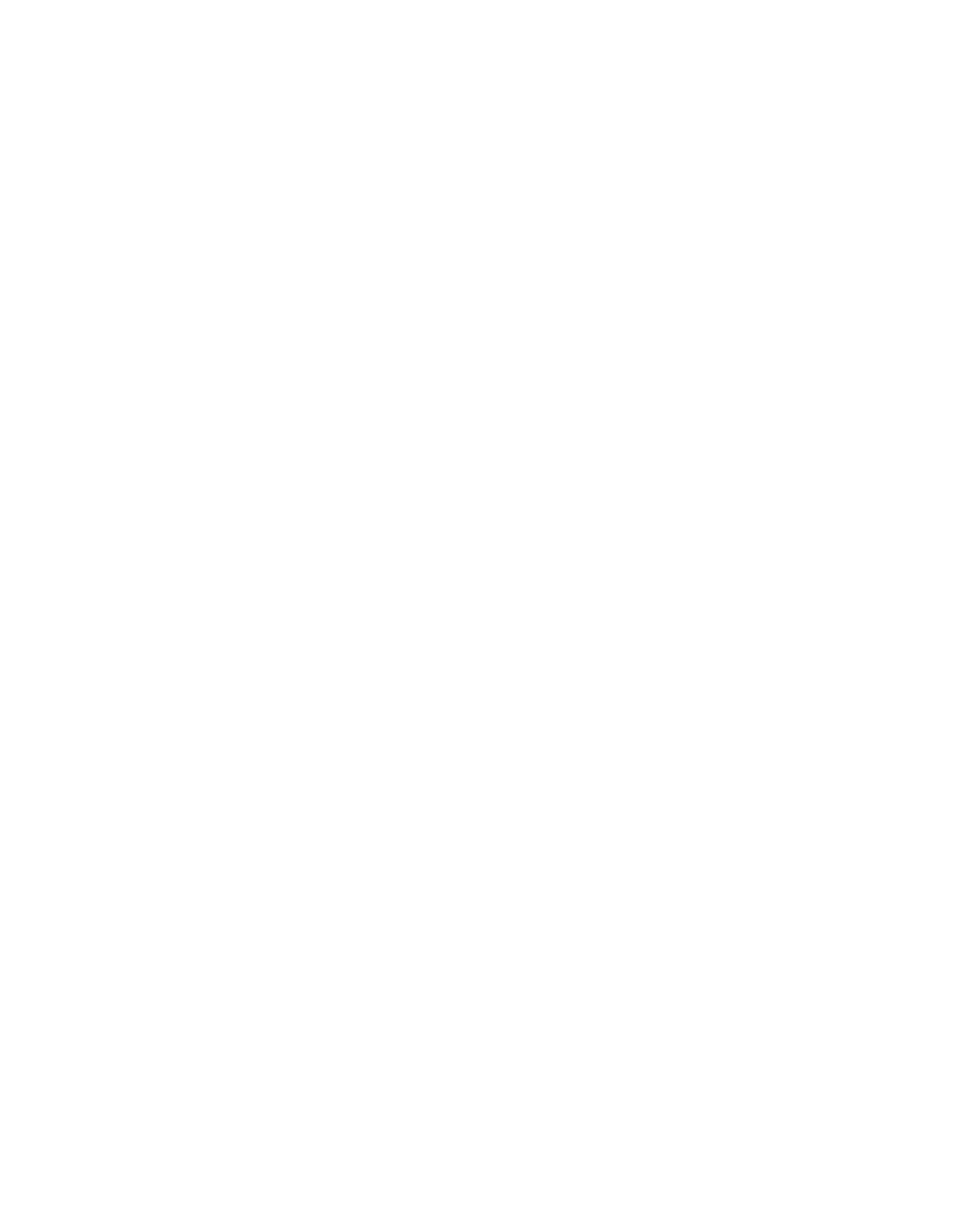# Soil- and Groundwater-Quality Data for an Abandoned Cattle and Hog Feedlot in Henderson County, Kentucky

E. Glynn Beck and James S. Dinger Kentucky Geological Survey

## Eugenia Pena-Yewtukhiw

West Virginia University

Division of Plant and Soil Sciences

## John H. Grove University of Kentucky Department of Plant and Soil Sciences

## **Abstract**

Groundwater samples collected from a livestock well in southwestern Henderson County, Ky., contained nitrate-N concentrations greater than 20 mg/L, two times the U.S. Environmental Protection Agency's maximum contaminant level. The well is located in an abandoned cattle and hog feedlot. The feedlot is located in an upland bedrock setting with Pleistocene loess overlying Pennsylvanian bedrock. One hundred twenty-one soil cores were collected to better define the areal extent of organic-rich soil believed to be the source of the elevated nitrate-N in the groundwater. Cores were collected on 25-ft centers to a depth of 4 ft below the land surface. Soil samples were analyzed for pH, bioavailable phosphorus, potassium, calcium, magnesium, zinc, organic matter, total nitrogen, and inorganic nitrogen (nitrate-N). Groundwater samples were analyzed for pH, specific conductance, temperature, oxidation-reduction potential, nitrate-N, chloride, herbicides, and nitrogen and oxygen isotopes. The resulting soil- and groundwater-quality data are presented in this report.

#### **Introduction**

Analysis of groundwater samples collected from a livestock well on a farm in southwestern Henderson County, Ky., revealed nitrate-N concentrations greater than 20 mg/L, which is above the U.S. Environmental Protection Agency's maximum contaminant level of 10 mg/L. After notifying the landowner about the elevated nitrate, we were informed that beneath this site was an abandoned cattle and hog feedlot, which was

suspected to be the source of the elevated nitrate in the local groundwater. How long the feedlot was in operation and how long it has been abandoned is unknown, but according to the landowner the feedlot was in operation for more than 30 years. Since abandonment, the feedlot has been incorporated into the surrounding pasture and is now hidden and cannot be visually defined. We therefore collected soil cores to better determine the location and areal extent of organic-rich soil typically as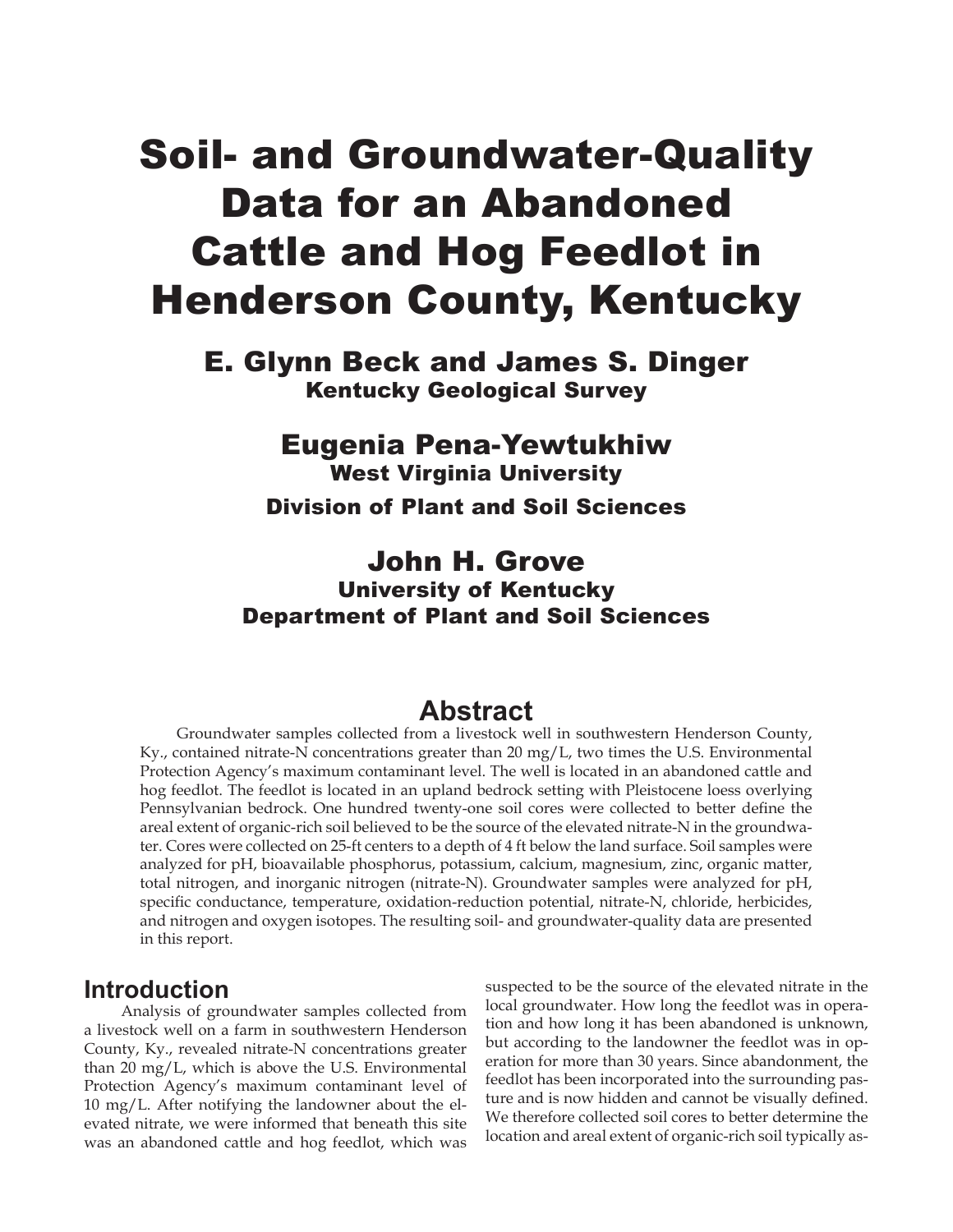sociated with animal feeding lots. This report presents the soil- and groundwater-quality data associated with this project.

Because of health and family issues, the landowner asked us not to continue our research after the data in this report were collected, which explains the limited data obtained at this site. Funding for this research was provided in part by the University of Kentucky College of Agriculture through the Senate Bill 271 Research and Education Program.

#### **Site Description**

The study area is located on a farm (referred to as the Dixon farm) in southwestern Henderson County, approximately 3 mi south of Corydon (Fig. 1), in the Poole 7.5-minute quadrangle (Fairer, 1973). The Dixon farm is located in the Western Kentucky Coal Field, in



Figure 1. Location of the Dixon farm abandoned feedlot in Henderson Coun-core were determined by using a surveyty.

an upland bedrock setting with Pleistocene loess (15 to 30 ft thick) overlying Pennsylvanian bedrock (shale and channel-fill sandstone). Upland bedrock settings in the Western Kentucky Coal Field are characterized by broad ridges with shallow, wide valleys. The soil type at the abandoned feedlot is a loess-derived, well-drained Memphis silt loam (Converse and Cox, 1967).

## **Soil-Core Collection and Data Analysis**

One hundred twenty-one soil cores were collected on 25-ft centers to a depth of 4 ft below land surface (Fig. 2). At the time of collection, soil cores were subdivided into 1-ft increments and placed in brown paper bags to be transported to a freezer, where the samples remained until analyzed. Cores were analyzed for pH, bioavailable phosphorus, potassium, calcium, magnesium, zinc,

> organic matter, total nitrogen, and inorganic nitrogen (nitrate-N). All laboratory analyses were performed in accordance with analytical methods widely accepted in the literature. Table 1 lists the methods used to analyze each soil-quality parameter and the laboratory where each analysis was performed.

> Appendix A (all appendices are available for download at kgs.uky.edu/kgsweb/ olops/pub/kgs/water/IC20\_12) contains chemical data for each core, divided into increments, for each of the 121 cores. The top 2 ft of each core were analyzed for pH, phosphorus, potassium, calcium, magnesium, zinc, organic matter, and total nitrogen. Phosphorus, potassium, calcium, magnesium, zinc, and total nitrogen were measured in parts per 2 million, which is equivalent to pounds per acre. Organic matter was calculated as percentage of carbon multiplied by 1.72, which gives the percentage of organic matter in the soil sample. The entire length of each core (0 to 48 in.) was analyzed for nitrate-N, which was measured in parts per million. The "<" symbol means the concentration was below the indicated method detection limit. Empty cells in the data table mean the soil sample was not analyzed for that chemical constituent.

## **Soil-Core Coordinates and Elevations**

Latitude and longitude for each soil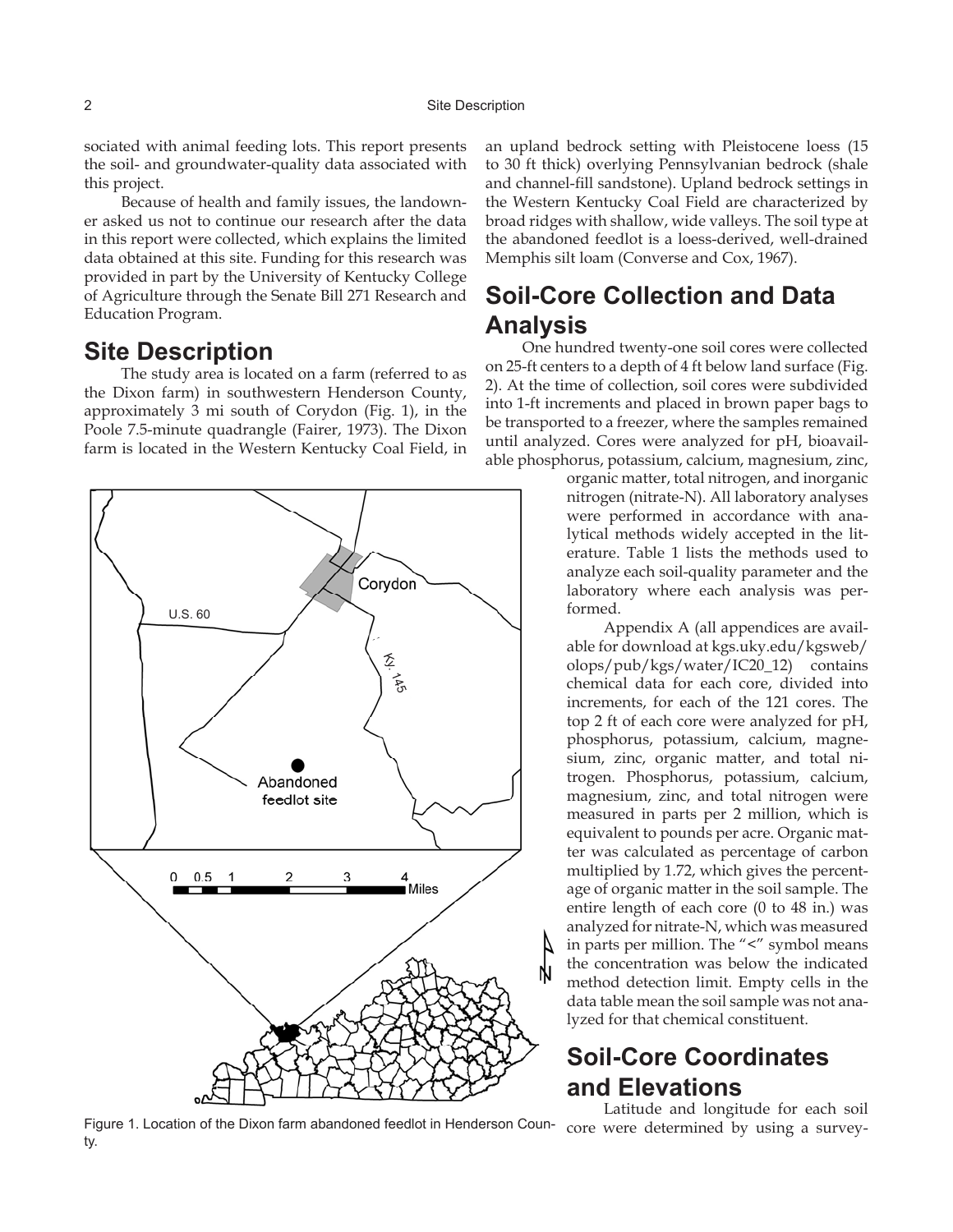

Figure 2. Soil core and livestock well (LW1) locations at the Dixon farm abandoned feedlot.

grade Trimble1 GPS unit and ArcView GIS. The GPS unit was set up over four core locations in the field, and latitude and longitude coordinates were recorded for each site. These coordinates were used to digitize and project a base map into ArcView GIS. Latitude and longitude coordinates for each of the remaining core locations were recorded directly from ArcView GIS. Coordinates for each core are in decimal degrees and based on the North American datum of 1983 (Appendix B).

Surface elevations were determined by using elevations from the four GPS sites. These sites were used as base stations from which the elevations for the other core sites were surveyed using an automatic level and rod. Surface elevations, bottom of corehole elevations,

<sup>1</sup> The use of trade or product names is for descriptive purposes only and does not imply endorsement by the Kentucky Geological Survey.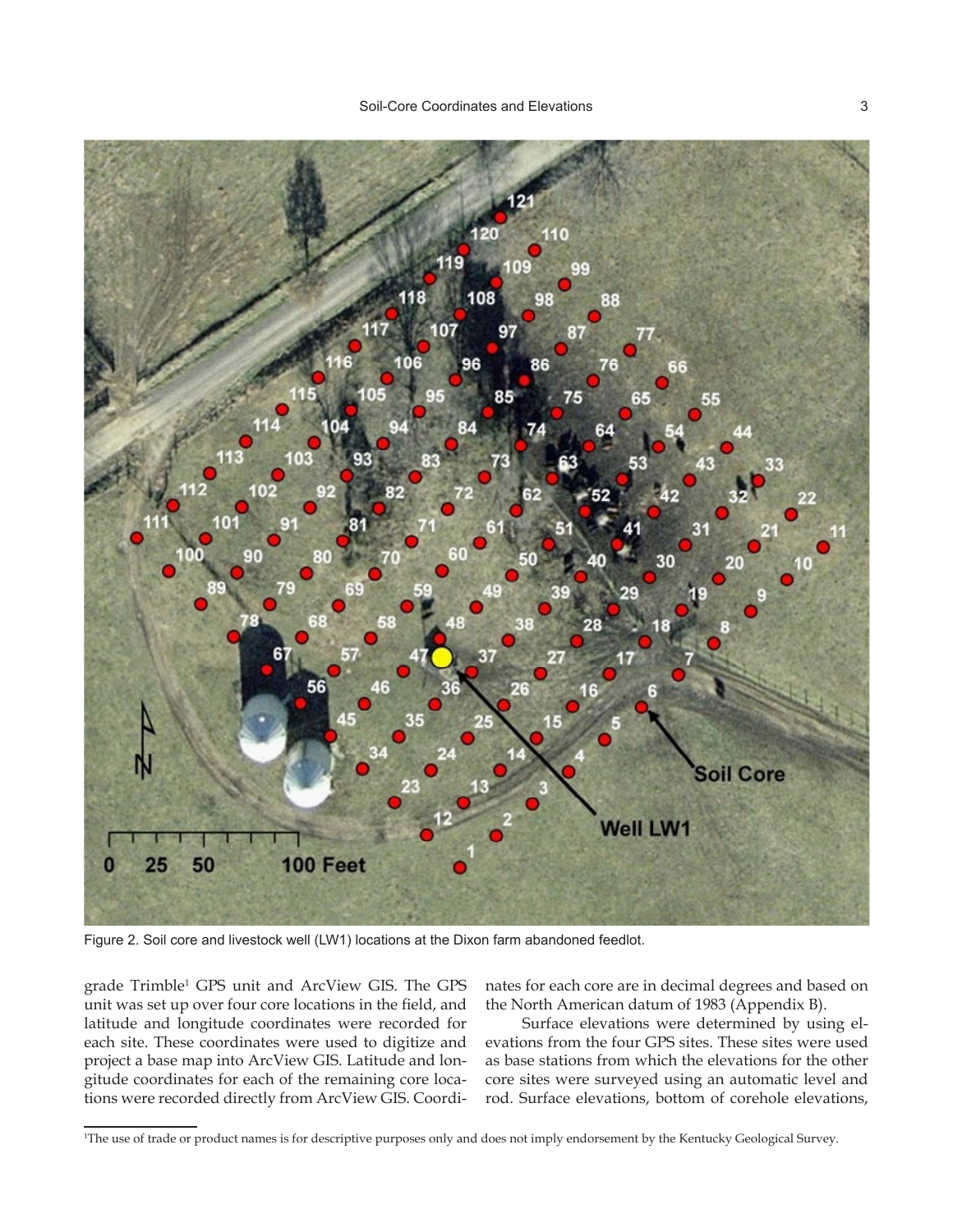| Table 1. Methods used to analyze soil samples.                  |                                                                                               |                                  |  |  |  |
|-----------------------------------------------------------------|-----------------------------------------------------------------------------------------------|----------------------------------|--|--|--|
| Analyte                                                         | Method                                                                                        | Laboratory                       |  |  |  |
| pH                                                              | Glass electrode in a 1:1 soil: water<br>suspension                                            | Division of Regulatory Services  |  |  |  |
| Bioavailable phosphorus, calcium,<br>potassium, magnesium, zinc | Mehlich III extraction (Mehlich, 1984)                                                        | Division of Regulatory Services  |  |  |  |
| Organic matter and total nitrogen                               | Dry combustion (Bradstreet, 1965;<br>Nelson and Sommers, 1996)                                | Division of Regulatory Services  |  |  |  |
| Inorganic nitrogen (nitrate-N)                                  | Colorimetry (Technicon Corp., 1965)<br>and Greiss-Ilosvay method (Keeney<br>and Nelson, 1982) | Chemical and Physical Edaphology |  |  |  |

| <b>Table 2.</b> Identification and construction data for the Dixon farm livestock well (LW1). |                |                   |                             |                               |                       |          |                |                                                  |
|-----------------------------------------------------------------------------------------------|----------------|-------------------|-----------------------------|-------------------------------|-----------------------|----------|----------------|--------------------------------------------------|
| <b>AKGWA</b><br>Number <sup>1</sup>                                                           | Casing<br>Type | Year<br>Installed | <b>Total Depth</b><br>(f t) | <b>Well Diameter</b><br>(in.) | Water Level I<br>(ft) | Latitude | Longitude      | <b>Surface Elevation</b><br>(ft above sea level) |
| 0005-1533                                                                                     | steel          | 1940's            | unknown                     | 6                             | unknown               | 37.69530 | $1 - 87.71977$ | 458                                              |
| <sup>1</sup> Assembled Kentucky Ground Water Database                                         |                |                   |                             |                               |                       |          |                |                                                  |

| Table 3. Analytical methods conducted on groundwater samples. ELISA=enzyme-linked immunosorbent assay. |                                              |                             |                         |  |  |
|--------------------------------------------------------------------------------------------------------|----------------------------------------------|-----------------------------|-------------------------|--|--|
| Analyte                                                                                                | Method                                       | Preservative                | Laboratory              |  |  |
| Chloride and nitrate-N                                                                                 | SW846-9056                                   | $4^{\circ}$ C               | KGS                     |  |  |
| Pesticides                                                                                             | <b>ELISA</b>                                 | $4^{\circ}$ C               | KGS                     |  |  |
| Nitrogen 15 and oxygen 18                                                                              | Flatt and Heemskerk (1997)                   | Filtered, HgCl <sub>2</sub> | University of Waterloo  |  |  |
| l Chloride                                                                                             | ion selective electrode (Orion, 1996a)       | $4^{\circ}$ C               | Western Kentucky office |  |  |
| Nitrate-nitrogen                                                                                       | ion selective electrode (Orion, 1996b)   4°C |                             | Western Kentucky office |  |  |

and corehole depths are listed in Appendix B. Surface elevations were recorded as feet above sea level.

## **Groundwater Sampling and Data Analysis**

Table 2 presents construction information related to a livestock well (LW1) at the abandoned feedlot (Fig. 2). Well LW1 was sampled for pH, specific conductance, temperature, oxidation-reduction potential (recorded as Eh), nitrate-N, chloride, herbicides, and nitrogen and oxygen isotopes, all in accordance with U.S. Geological Survey guidelines for sampling and collecting groundwater (U.S. Geological Survey, 1980). The well was purged and sampled using the existing submersible pump.

Specific conductance, pH, and temperature were recorded using a Horiba U-10 water-quality monitoring system with a flow-through chamber. Oxidationreduction potential was recorded using an Orion ORP electrode and field meter. Field measurements were recorded after purging three well volumes and after measurement stabilized. All field instruments were calibrated daily during sampling using procedures prescribed by the manufacturers.

All laboratory analyses were performed in accordance with either U.S. Environmental Protection Agency methods or analytical methods widely accepted in the literature. Sample splits were prepared in the field and transported to the laboratory in properly sterilized bottles. If the analysis protocol required sample preservation, it was done at the time of collection, and a temperature of 4°C was maintained until the sample was delivered to the appropriate laboratory.

Water analyses were performed at the Kentucky Geological Survey laboratory, Environmental Isotope Laboratory at the University of Waterloo (Ontario, Canada), and the KGS Western Kentucky office laboratory. Table 3 lists the analyses performed, methods used, and required sample preservation for each laboratory.

#### **Groundwater Data Format**

Appendix C contains all groundwater-quality data collected at this site. The "<" symbol means the concentration was below the indicated minimum detection level. Chloride and nitrate-N samples were analyzed